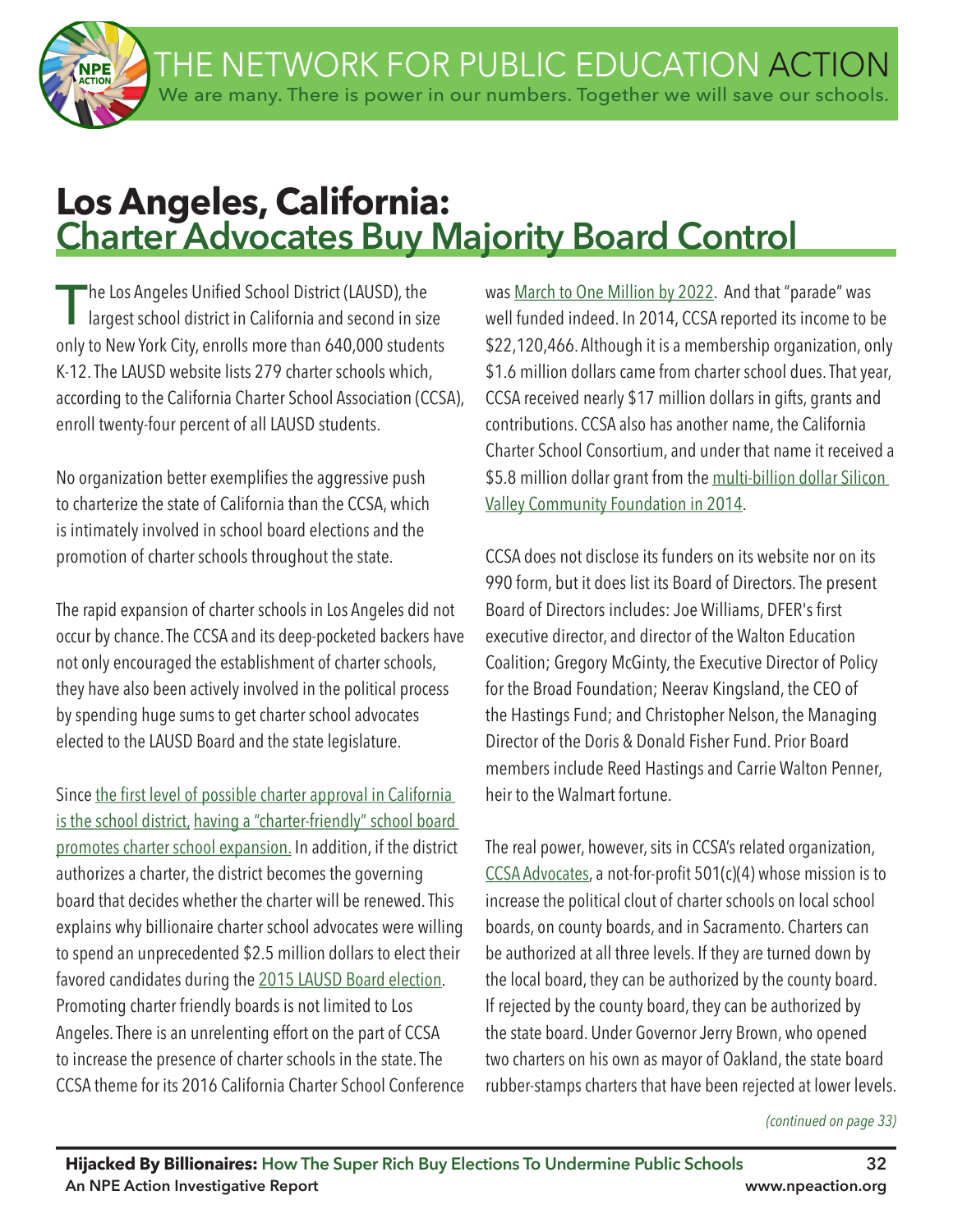*(continued from page 32)*

The CCSA.org website links to two related organizations— CCSA Families and CCSA Advocates. CCSA Advocates is the lobbying arm of CCSA governed by IRC 501(c)(4), which allows it to engage in some political activities, including limited candidate endorsement. It cannot, however, directly or indirectly participate or intervene in political campaigns on behalf of or in opposition to any candidate for public office. According to its website, the first \$200 given to CCSA Advocates will be distributed to CCSA Advocates Community PAC, and the remainder to the CCSA Advocates Charter Schools PAC. The CSSA Advocates also has a sponsored Independent Expenditure Committee (CCSA Advocates IEC) which can receive unlimited amounts of contributions from donors, spending as much as it wants on a campaign. Its only substantive legal restriction is that it cannot directly coordinate with or donate to the candidate it is supporting.

The CCSA Advocates IEC also sponsors recipient committees, which work to get specific candidates elected. In 2015, one of the CCSA Advocates IEC recipient committees was called the Parent Teacher Alliance (PTA) in Support of Rodriguez, Galatzan, Vladovic and McKenna for School Board 2015. Its primary purpose was focused exclusively on having those charter school advocates/candidates elected to the LAUSD. In the LAUSD District 5 race to elect Ref Rodriguez, independent expenditures outpaced direct campaign contributions by a ten to one margin. However, takeover efforts went well beyond District 5.

Keeping the LAUSD charter friendly is not an easy task. The LAUSD Board is composed of seven members representing its seven districts. Four of the seven had elections in May of 2015. For each seat, CCSA Advocates had a pro-charter candidate that it supported: George McKenna (District 1); Tamar Galatzan (District 3); Ref Rodriguez (District 5), and Richard Vladovic (District 7).

In addition to managing multiple candidates, California has set a modest limit on the amount of money that an individual or organization can donate directly to a candidate. The maximum contribution in 2015 for school board members was \$1,100, with a \$2,200 cap, in case a run-off election was needed. That restriction meant that if the CCSA Advocates were serious about getting pro-charter candidates elected, its IEC would need to flood the election with independent expenditure money. While independent expenditures are monetarily unlimited and completely independent of a candidate's campaign, the Los Angeles City Ethics Commission still requires the IEC to disclose its spending. The Ethics website lists the specific dollar amounts raised and spent for each candidate, including the amount spent by independent expenditure committees both in support of and in opposition to each of the candidates. This mandatory public disclosure shows that the bulk of independent expenditure money to support the pro-charter candidates and oppose the pro-public school candidates originated from the CCSA Advocates IEC.

The PTA CCSA Advocates IEC heavily invested in one particular race, the board seat in LAUSD District 5, in which CCSA Advocates-backed candidate Ref Rodriguez ultimately beat incumbent Bennet Kayser, a well-known anti-charter board member as well as a middle-school teacher who had the support and backing of the LAUSD teachers union. Rodriguez is the co-founder of PUC charter schools in the Los Angeles area. He resigned that position in 2009 to help launch Partners for Developing Futures, "a social investment fund dedicated to investing in leaders of color to start and grow high performing charter schools." According to the Ethics disclosure website, pro-charter IECs (mainly the PTA CCSA

*<sup>(</sup>continued on page 34)*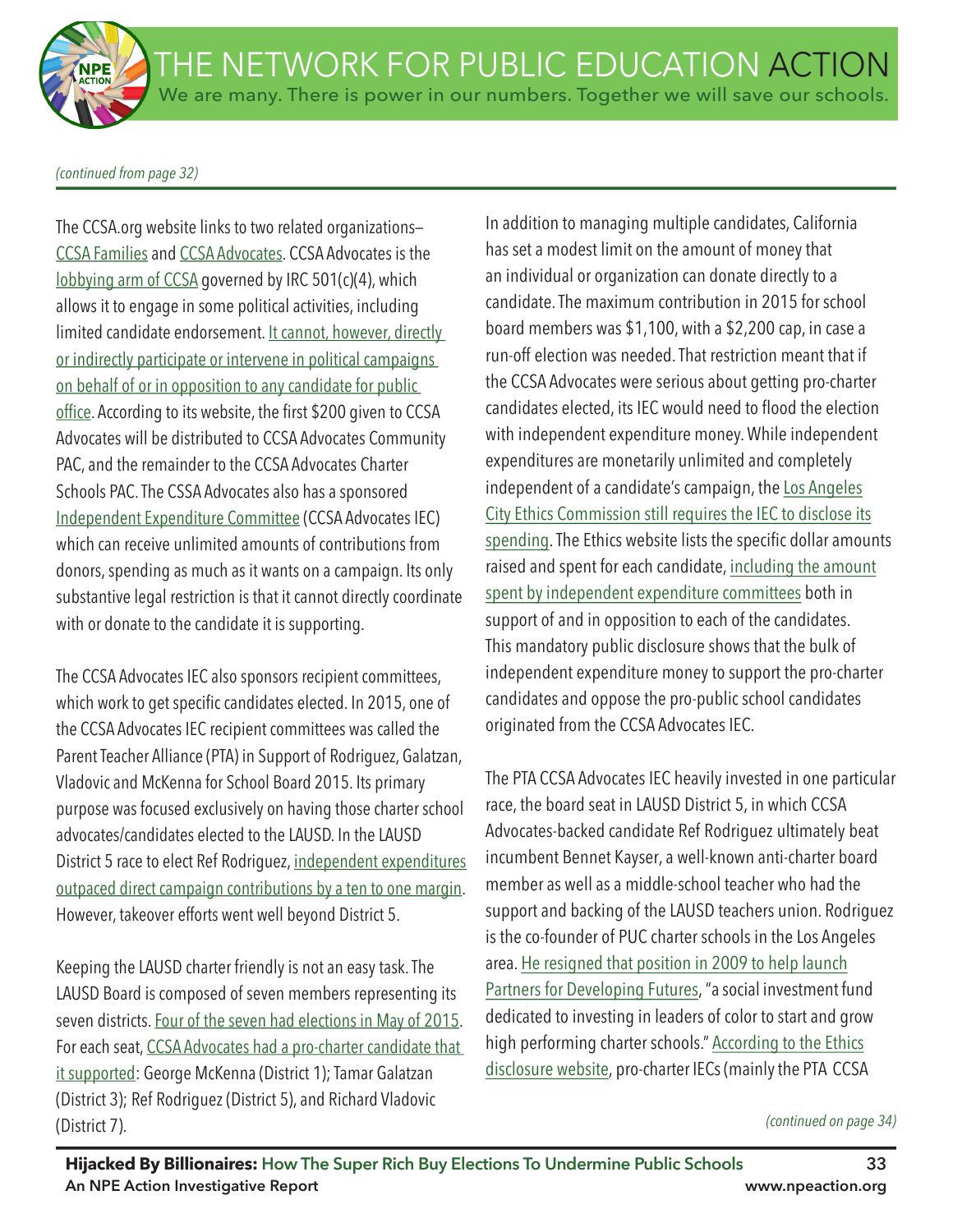*(continued from page 33)*

Advocates IEC) spent \$1,670,765.64 to support Rodriguez and \$600,723.46 to oppose Kayser. The pro-public school groups, mainly the LAUSD teacher's union, spent \$1,013,481.52 to support Bennet and \$189,013.16 to oppose Rodriguez, which means the pro-charter IECs spent, in total, about twice as much.

Many of the significant contributors to CCSA Advocates and CCSA Advocates IEC are familiar donors to the pro-charter movement across the country, and will be mentioned throughout this report<sup>1</sup>. Listed contributions to CCSA Advocates IEC date back to June 2011 because any contribution predating 2015 could have been carried forward for the 2015 LAUSD election.

Contributions to the IEC continued after the 2015 election and gained momentum leading up to the 2017 LAUSD election. It has been reported that the 2017 LAUSD race was "the most expensive school board election in the nation's history." The *LA Times* put the fnal spending total at over \$14 million dollars.

The main contest in the 2017 election was for the District 4 seat. The race was a face-off between incumbent School Board President Steve Zimmer, supported by the unions, and his challenger Nick Melvoin, supported by CCSA Advocates IEC.

As in 2015, the PTA CCSA Advocates IEC was the biggest spender, with familiar names contributing millions to the CCSA Advocates IEC, much of which was then funneled to support or oppose candidates through PTA. Reed Hastings was the biggest individual contributor to CCSA Advocates

IEC, with almost \$5 million in contributions since the 2015 election. Numerous other high profile education reformers made contributions of \$1 million or more to CCSA Advocates IEC, including Eli Broad, Michael Bloomberg, Alice Walton, and John and Laura Arnold, among others.

In addition to over \$2 million dollars in independent expenditures from CCSA's Parent Teacher Alliance, Melvoin's campaign was the beneficiary of independent expenditures from groups like Speak UP - Supporting Nick Melvoin for School Board 2017 (over \$111,000 in total) and Students for Education Reform (SFER) Action Network (over \$60,000 in total), which is based in New York. In addition to his massive contributions to CCSA Advocates IEC, Eli Broad also spent over \$75,000 mailing two personal endorsements of Melvoin (you can read the endorsements here and here). Bill Bloomfield spent over \$50,000 to distribute California Senator Barbara Boxer's endorsement (read that letter here), and former Los Angeles Mayor Riordan spent over \$40,000 to send out his own emails and mailers on behalf of Melvoin.

In total, almost \$2.5 million dollars in independent expenditures went to support Melvoin and just shy of \$3.5 million dollars to oppose Zimmer, for a total of close to \$6 million dollars. Conversely, less than half of that amount was spent to elect Zimmer, with less than \$2 million dollars to support his campaign and just a little over \$500,000 to oppose Melvoin.

In the end, the charter money was too much to overcome, and Zimmer lost his re-election bid. He said that the amount of money spent by the charter lobby was an indication of

<sup>1</sup> In California, IECs are required to file expenditures related to elections; however, the IECs are able to hide individual donor identities behind other political action committee names. In order to find out the individuals behind the money to the LAUSD IECs, sometimes several layers of campaign filings must be searched on the California Secretary of State website.

*<sup>(</sup>continued on page 35)*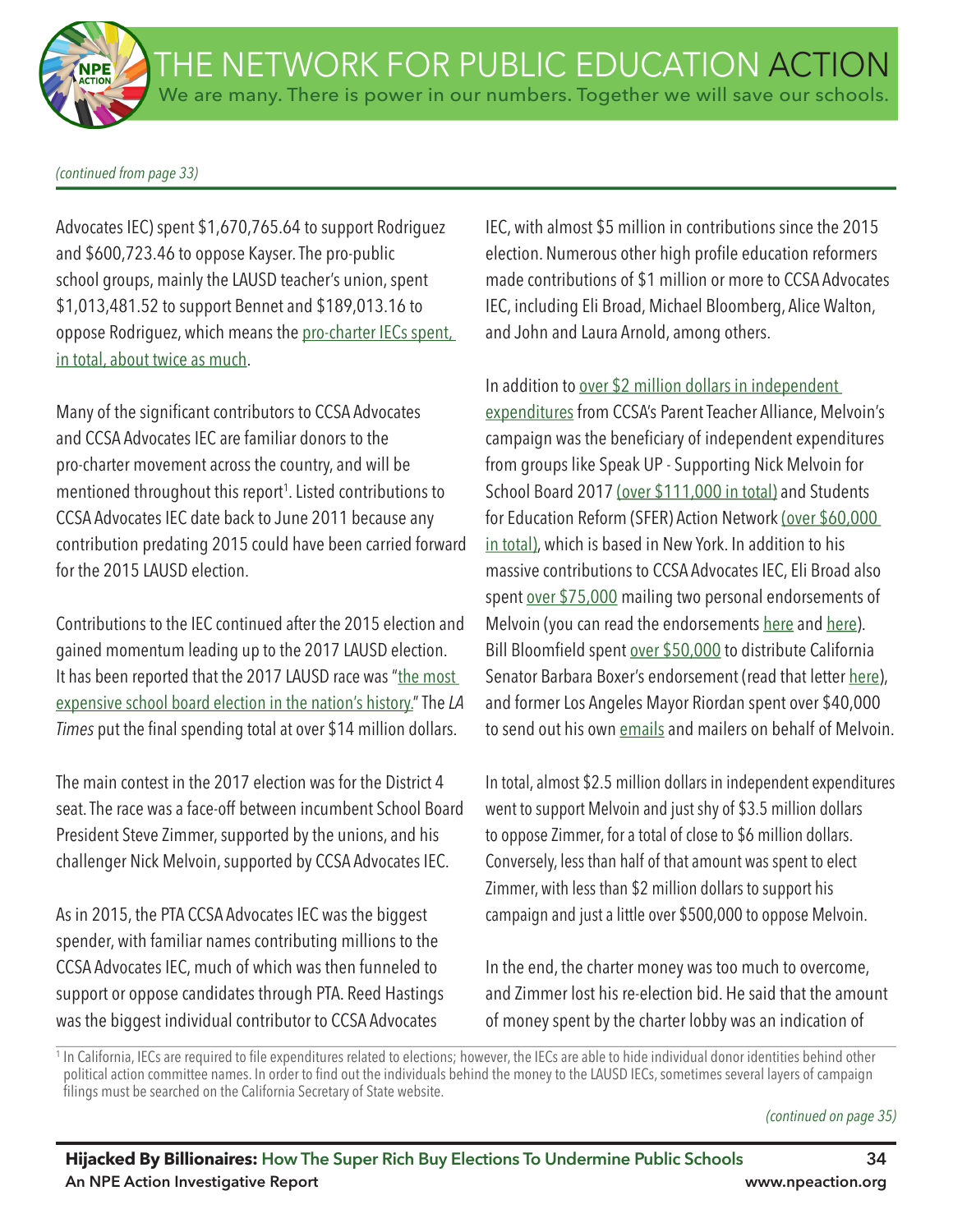#### *(continued from page 34)*

*"the incredible greed and hunger and desire for power that's going on here."*

The other 2017 race featured two newcomers vying for the District 6 seat vacated by Monica Ratliff. The union supported Imelda Padilla, and the charter lobby supported Kelly Gonez. Less was spent on the District 6 race, with less than \$1 million dollars separating the two candidates in terms of independent expenditures. Over \$3.3 million dollars in independent expenditures went to elect Gonez, and under \$2.5 million dollars was spent on Padilla's unsuccessful campaign.

majority of members for the first time. The district, which is the largest in the state, is already home to 279 charter schools. With the new pro-charter majority, it seems all but certain that the "Broad Plan" to more than double the number of charters in the city seems a fait accompli.

For the sake of bringing the CCSA Advocates IEC money into public purview, several tables are included below. The first two include notable in and out of state donor contributions from the frst contribution on record (June 2011) through the date of the 2015 LAUSD election (May 19, 2015). The second two tables continue where the first leaves off, and end at the most recent publically available contributions.  $\square$ 

As a result of the 2017 election, the LAUSD has a pro-charter

| Table 1: Notable In-State Contributors to CCSA Advocates IEC pre-election 06/01/11- |  |
|-------------------------------------------------------------------------------------|--|
| 05/19/15                                                                            |  |

| <b>CONTRIBUTOR</b>                                 | <b>DATE</b>                                          | <b>AMOUNT</b>                                                |
|----------------------------------------------------|------------------------------------------------------|--------------------------------------------------------------|
| Eli Broad                                          | 06/02/2014<br>09/02/2014<br>04/03/2015               | \$150,000.00<br>\$155,000.00<br>\$50,000.00                  |
| <b>Emerson Collective (Laurene Powell</b><br>Jobs) | 04/02/2015<br>04/09/2015                             | \$50,000.00<br>\$100,000.00                                  |
| <b>Doris Fisher</b>                                | 02/19/2014<br>03/16/2015<br>04/23/2014<br>04/02/2015 | \$250,000.00<br>\$250,000.00<br>\$300,000.00<br>\$500,000.00 |
| Barbara Grimm                                      | 05/14/2015<br>05/15/2015                             | \$250,000.00<br>\$250,000.00                                 |
| <b>Reed Hastings</b>                               | 06/30/2011<br>11/05/2012<br>09/25/2014               | \$493,500.00<br>\$691,000.00<br>\$1,500,000.00               |
| <b>Carrie Walton Penner</b>                        | 02/20/2013<br>03/13/2014<br>05/13/2014<br>04/16/2015 | \$100,000.00<br>\$120,000.00<br>\$250,000.00<br>\$150,000.00 |

*Source: California Secretary of State website*

*(continued on page 36)*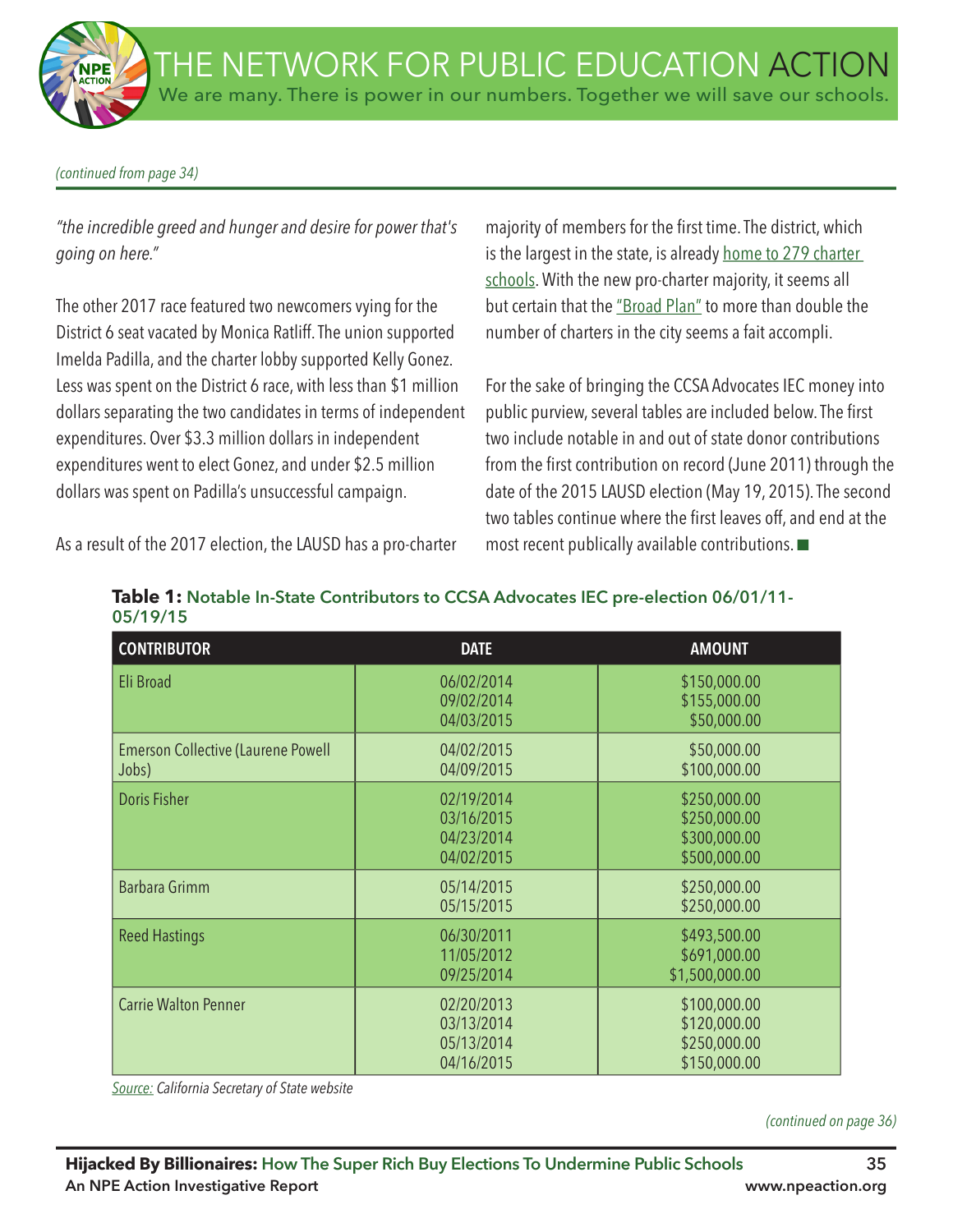

*(continued from page 35)*

#### **Table 2: Notable Out-of-State Contributors to CCSA Advocates IEC pre-election 06/01/11- 05/19/15**

| <b>CONTRIBUTOR</b> | <b>DATE</b>                                          | <b>AMOUNT</b>                                               |
|--------------------|------------------------------------------------------|-------------------------------------------------------------|
| Michael Bloomberg  | 06/04/2012<br>10/20/2014<br>02/20/2015<br>04/24/2015 | \$75,000.00<br>\$250,000.00<br>\$200,000.00<br>\$150,000.00 |
| Jim Walton         | 10/28/2014<br>04/14/2015                             | \$250,000.00<br>\$225,000.00                                |

*Source: California Secretary of State website*

#### **Table 3: Notable In-State Contributors to CCSA Advocates IEC post-election 05/27/2015 to 05/16/2017**

| <b>CONTRIBUTOR</b>                                                                        | <b>DATE</b>                                                                                                  | <b>AMOUNT</b>                                                                                                                   |
|-------------------------------------------------------------------------------------------|--------------------------------------------------------------------------------------------------------------|---------------------------------------------------------------------------------------------------------------------------------|
| David Royce                                                                               | 05/12/2017                                                                                                   | \$100,000.00                                                                                                                    |
| Doris Fisher                                                                              | 09/01/2015<br>03/31/2016<br>05/09/2016<br>07/11/2016<br>10/05/2016<br>11/02/2016<br>01/13/2017<br>04/19/2017 | \$100,000.00<br>\$1,000,000.00<br>\$1,000,000.00<br>\$500,000.00<br>\$700,000.00<br>\$50,000.00<br>\$300,000.00<br>\$100,000.00 |
| <b>Arthur Rock</b>                                                                        | 04/19/2017<br>01/13/2017                                                                                     | \$100,000.00<br>\$100,000.00                                                                                                    |
| Frank E. Baxter (co-chairman of the<br>board of Alliance College-Ready Public<br>Schools) | 04/18/2017                                                                                                   | \$25,000.00                                                                                                                     |
| Anthony N. Pritzker                                                                       | 04/06/2017                                                                                                   | \$100,000.00                                                                                                                    |
| <b>Reed Hastings</b>                                                                      | 07/24/2015<br>09/13/2016<br>09/14/2016<br>10/19/2016<br>02/17/2017<br>05/09/2017                             | \$1,000,000.00<br>\$1,500,000.00<br>\$1,236,000.00<br>\$100,000.00<br>\$1,000,000.00<br>\$1,000,000.00                          |

*(continued on page 37)*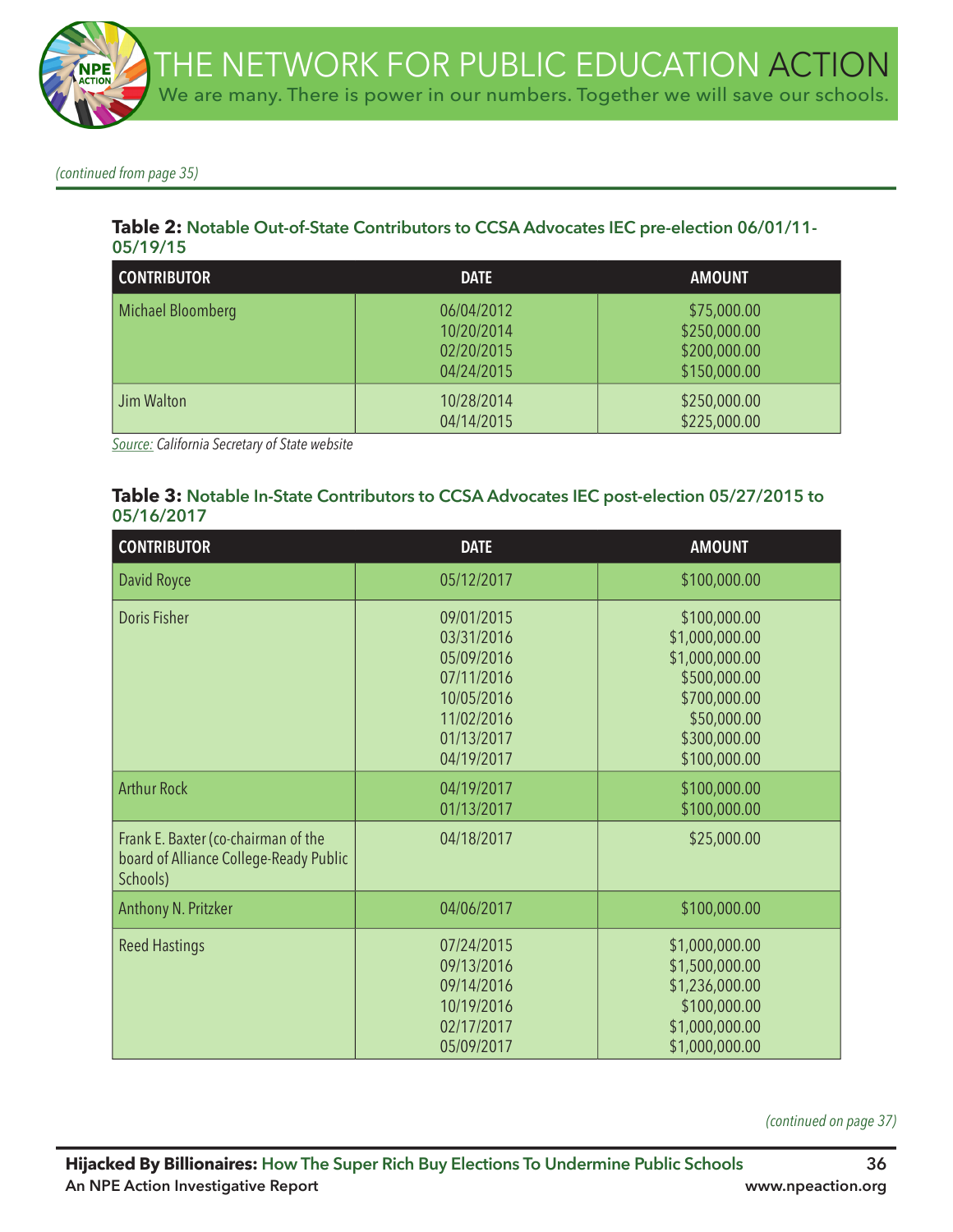*(continued from page 36)*

## **Table 3** *continued***: Notable In-State Contributors to CCSA Advocates IEC post-election 05/27/2015 to 05/16/2017**

| <b>CONTRIBUTOR</b>                                         | <b>DATE</b>                                                                                    | <b>AMOUNT</b>                                                                                                |
|------------------------------------------------------------|------------------------------------------------------------------------------------------------|--------------------------------------------------------------------------------------------------------------|
| Richard J. Riordan                                         | 12/05/2016                                                                                     | \$1,000,000.00                                                                                               |
| <b>Carrie Walton Penner</b>                                | 08/20/2015<br>12/23/2015                                                                       | \$250,000.00<br>\$750,000.00                                                                                 |
| <b>Bill Bloomfield</b>                                     | 01/25/2017<br>04/24/2017<br>04/28/2017<br>05/08/2017<br>05/11/2017<br>05/15/2017<br>05/23/2017 | \$200,000.00<br>\$100,000.00<br>\$250,000.00<br>\$500,000.00<br>\$500,000.00<br>\$500,000.00<br>\$225,000.00 |
| Eli Broad                                                  | 03/31/2016<br>11/03/2016<br>04/19/2017<br>05/05/2017<br>05/11/2017<br>05/15/2017               | \$1,000,000.00<br>\$50,000.00<br>\$300,000.00<br>\$400,000.00<br>\$500,000.00<br>\$34,916.03                 |
| Katherine B. Bradley                                       | 05/10/2017                                                                                     | \$5,000.00                                                                                                   |
| <b>Education Matters PAC</b>                               | 04/21/2016<br>11/14/2016                                                                       | \$350,000.00<br>\$100,000.00                                                                                 |
| <b>EdVoice Independent</b><br><b>Expenditure Committee</b> | 10/31/2016                                                                                     | \$145,000.00                                                                                                 |
| Laurene Powell Jobs                                        | 10/03/2016                                                                                     | \$250,000.00                                                                                                 |
| John H. Scully                                             | 09/23/2016                                                                                     | \$350,000.00                                                                                                 |

*Source: California Secretary of State website*

*(continued on page 38)*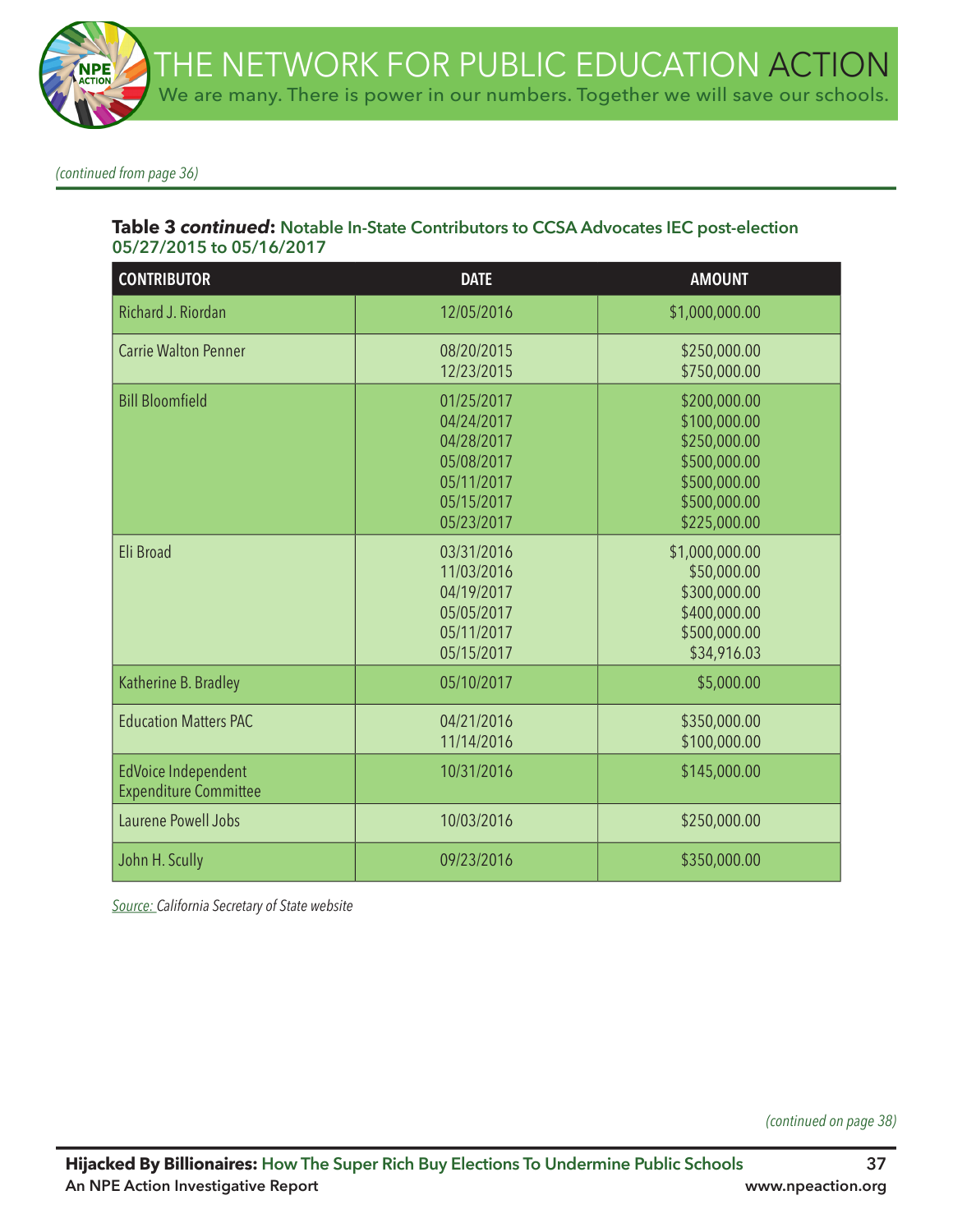*(continued from page 37)*

### **Table 4: Notable Out-of-State Contributors to CCSA Advocates IEC post-election 05/27/2015 to 05/16/2017**

| <b>CONTRIBUTOR</b>                                                                    | <b>DATE</b>                                          | <b>AMOUNT</b>                                                |
|---------------------------------------------------------------------------------------|------------------------------------------------------|--------------------------------------------------------------|
| John/Laura Arnold                                                                     | 03/28/2016                                           | \$1,000,000.00                                               |
| Michael Bloomberg                                                                     | 07/15/2016<br>10/19/2016<br>02/22/2017               | \$500,000.00<br>\$200,000.00<br>\$500,000.00                 |
| <b>Stacy Schusterman</b>                                                              | 05/27/2015<br>03/24/2017                             | \$75,000.00<br>\$75,000.00                                   |
| <b>Alice Walton</b>                                                                   | 08/12/2015<br>05/25/2016<br>08/15/2016<br>10/19/2016 | \$250,000.00<br>\$200,000.00<br>\$204,000.00<br>\$200,000.00 |
| Jim Walton                                                                            | 02/15/2017                                           | \$500,000.00                                                 |
| StudentsFirst PAC<br>(Out of State PAC)                                               | 05/03/2017                                           | \$100,000.00                                                 |
| Janet S. Crown (daughter of<br>Chicago Stand for Children<br>supporter, Lester Crown) | 04/20/2017                                           | \$50,000.00                                                  |

*Source: California Secretary of State website*

*(continued on page 39)*